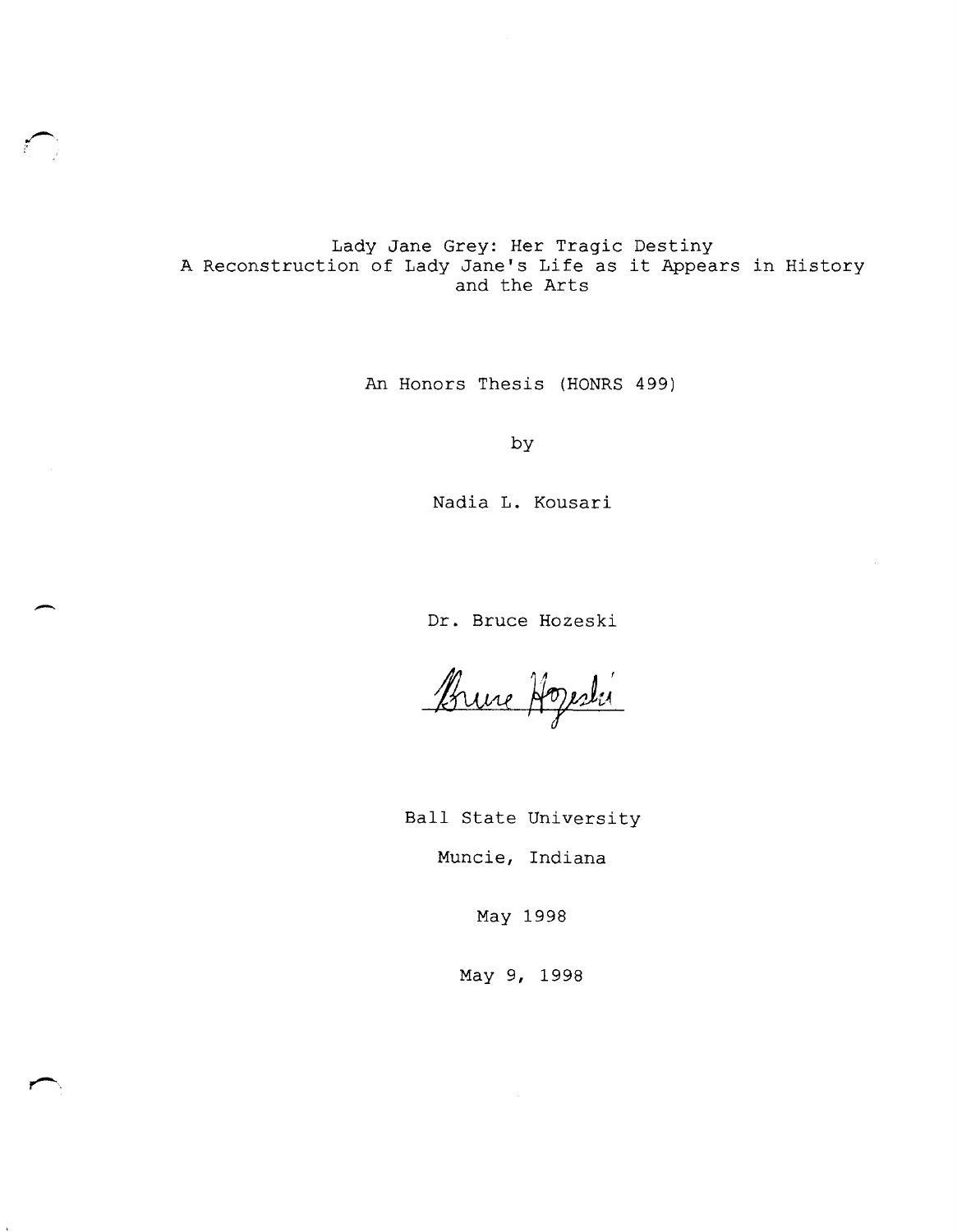Purpose of Thesis

Thesis  $\epsilon$ LP  $2487$  $.74$ 

> 1998 .≺68

 $\Im\mathcal{L}\circ^{/\mathcal{C}}$ 

This thesis is a discussion of an English queen forgotten by history, but remembered in literature and the arts: Lady Jane Grey. Historians have often overlooked her as she ruled for only nine days in 1553, and thus made little historical impact.

Although seemingly unimportant, Lady Jane Grey has been a wonder to many. Unfortunately, little documentation of her life remains. As a consequence, the responsibility for the reconstruction of her life has fallen upon the shoulders of writers and artists. Even though this can create a fragmented portrait of Lady Jane, it nonetheless shapes the way people have viewed her throughout history. They have created Lady Jane Grey as she is known today.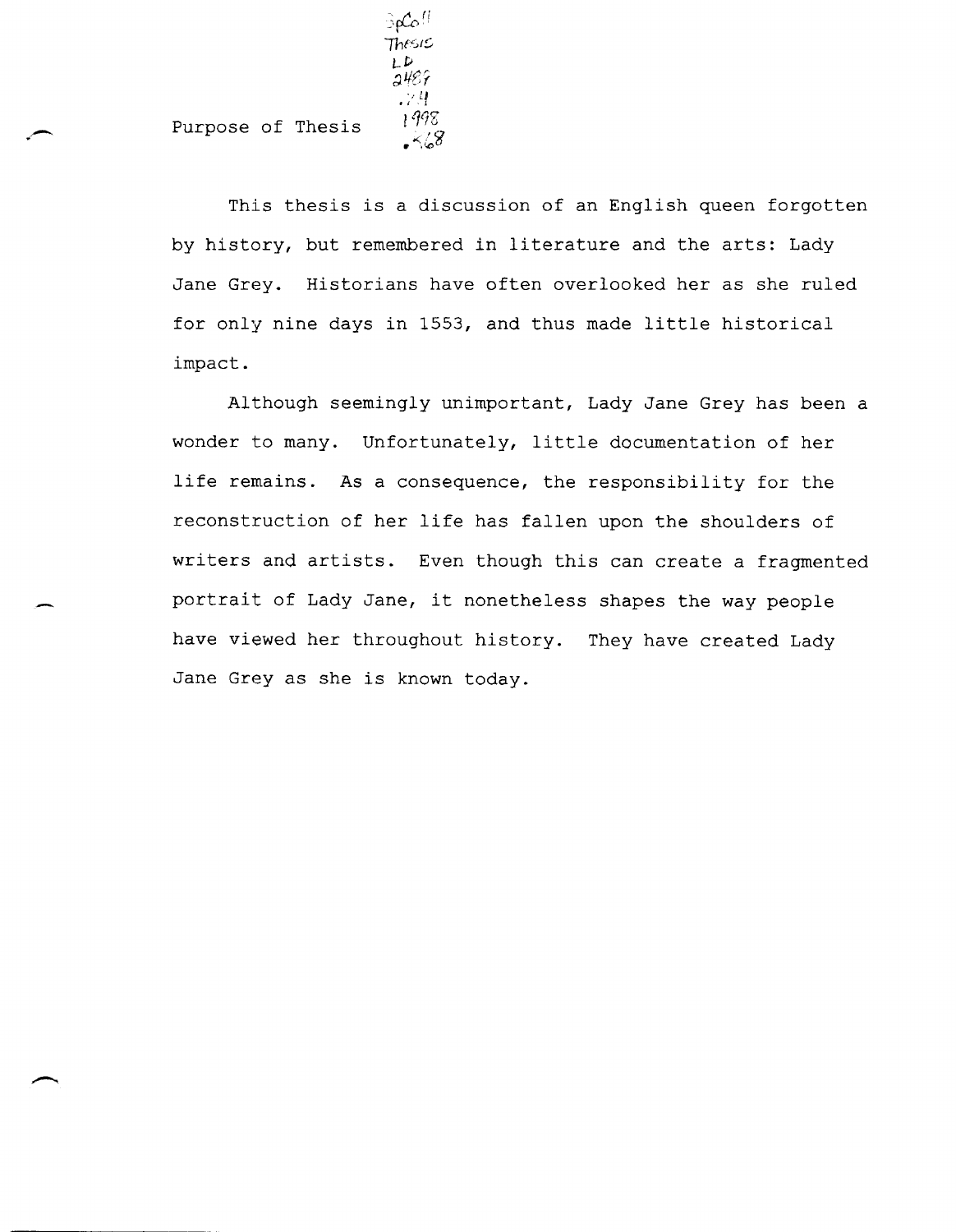"If my faults deserbe punishment, my  $p$ outh at least and my imprudence were **worthy of excuse. God and posterity**  $w$ ill show me fabor."

Lady Jane Grey's final words in her prayer book as written in her own hand.

(qtd. in Luke 404)

-

-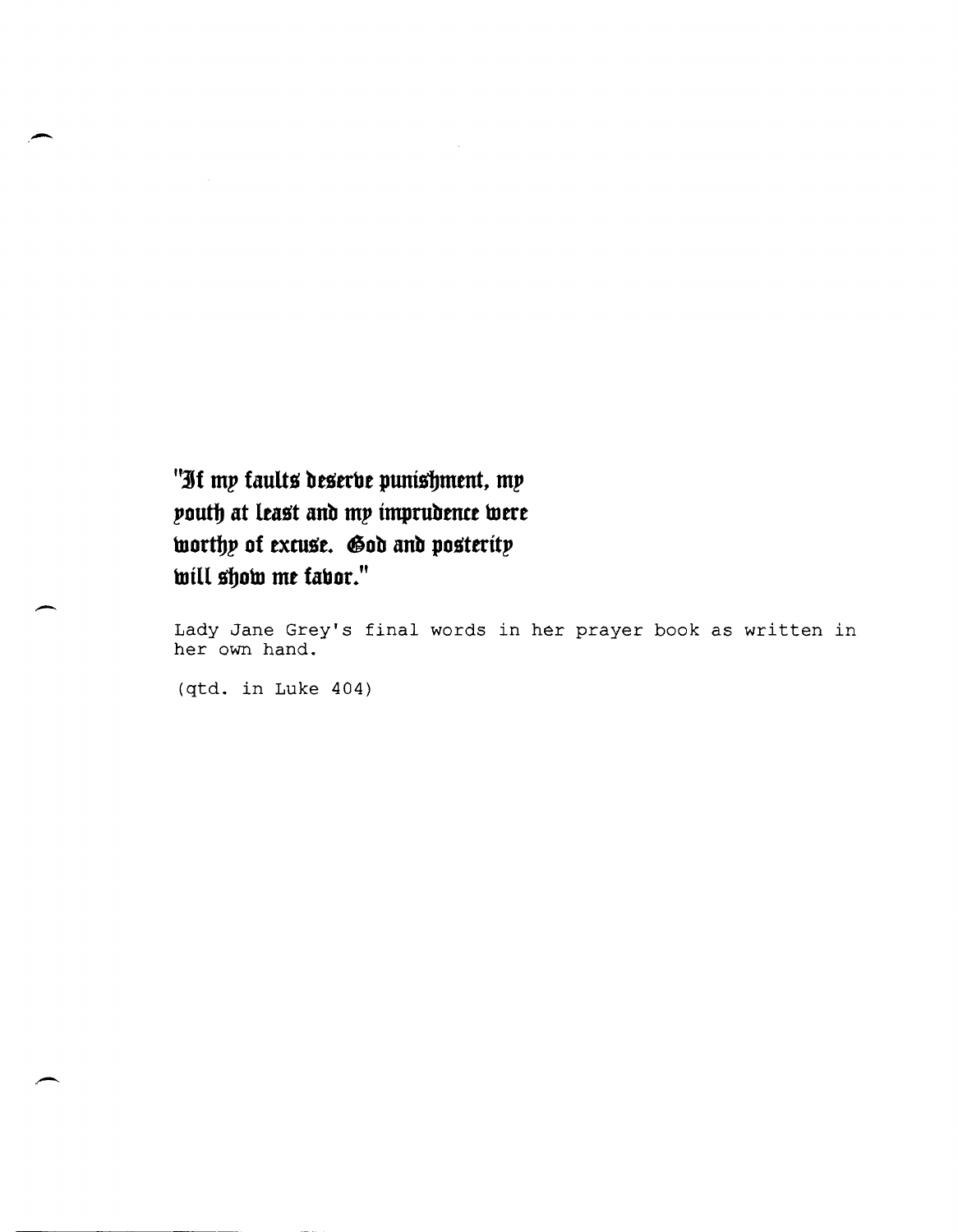In a British library sits a tiny prayer book. Few may notice the minute book, let alone consider who the owner was. Personal notes are written in the margins with neat, tiny script. That prayer book belonged to Lady Jane Grey, known as the nine days queen of England. What follows is a reconstruction of her life as it appears in various works and time periods.

-.

When Charles Grey married Frances Brandon everyone knew they were a fortunate couple. They were both young, healthy and wealthy (Luke 19). On October 12, 1537 their daughter, Jane, was born at the manor of Bradgate in the Leicester hills of England. Her parents, the Marquis and Marchioness of Dorset, had had two previous, unsuccessful births (25).

Jane was born into a time of transition and change. A new world was beginning. People were seeking new intellectual and religious paths. Factors, such as rising population and prices, were also changing the society. Ideologies were being challenged and reformed (Wernick 136) .

Lady Jane Grey's story may be the most tragic personal event in Britain's political history. Known as the "traitorheroine of the Reformation," Lady Jane was a political victim (Prochaska 34). Had she been born in a different age she might have enjoyed a quiet life, reading her books and practicing her religion. But, her family's desire to make her queen had grave consequences (34). To further understand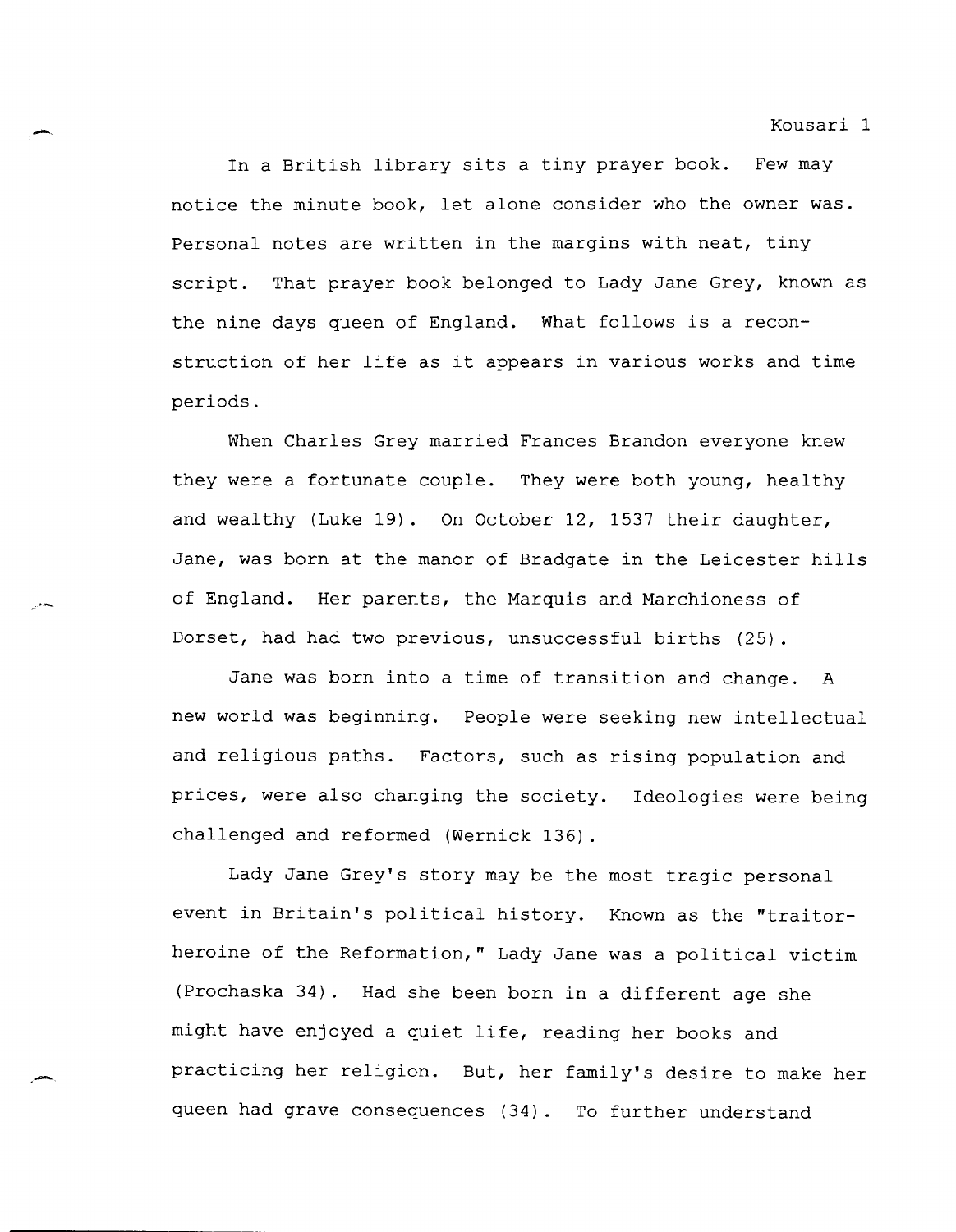Jane's position in the politics of her time, one must examine her lineage and family relations.

.-

-

--

Jane, as any member of the aristocracy, had a very complicated family tree. She was the daughter of Lady Frances Brandon. She was also the granddaughter of Henry VIII's sister, Princess Mary who later became Mary Brandon, Duchess of Suffolk, with her second marriage to Charles Brandon. Mary was Frances Brandon's mother. Jane was the great granddaughter of Henry Tudor, Henry VII. She was cousin to the children of Henry VIII: Mary I, Elizabeth and Edward VI, who was born on the same day as Jane *(Encyclopedia Britannica*  921) .

At the age of nine Jane became the ward of Thomas Seymour and lived with him until the death of his wife. Seymour was the brother of Jane Seymour, Henry VIII's third wife and mother of Edward VI. Seymour's wife, Katherine Parr, was the widow of Henry VIII. After Parr's death, Jane returned to her family (Luke 85). With such strong ties to the Royal Family, coupled with the fact that in Henry VIII's will Jane was listed as fourth in the line of succession, it is no wonder why Jane was so valuable and sought after (Hogg xi) .

Besides lineage, the religious conflict of this time is a very important aspect to take into consideration when evaluating Jane's life. Once Henry VIII took the first step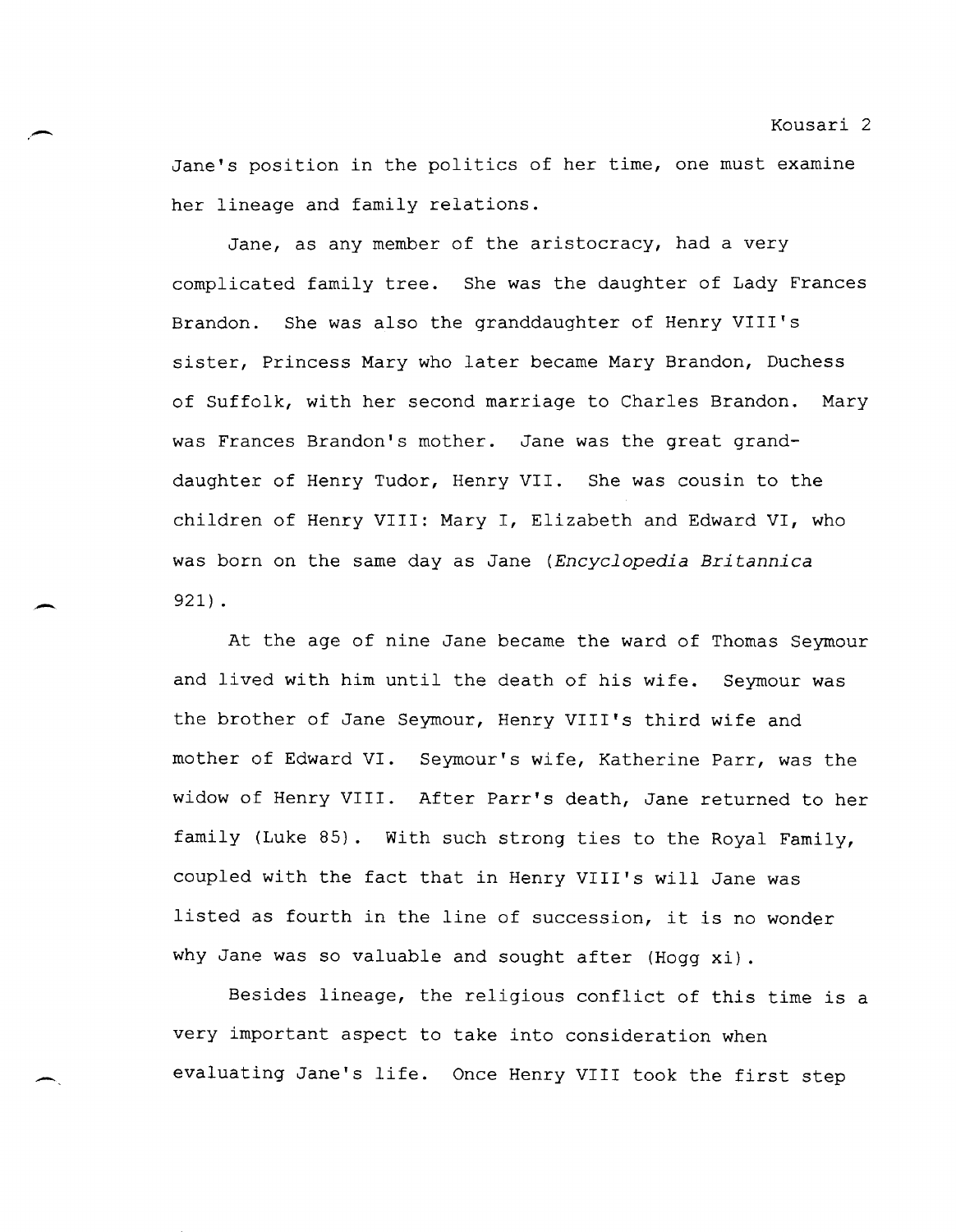toward breaking away from the Roman Catholic church he went to extreme measures. It was not that he disagreed with Catholic Orthodoxy or ritual, it was the power and influence the church had in his realm that he disagreed with. step by step Henry VIII had replaced the Pope. By the time Jane and Edward VI were born he had, with help from his Vicar-General, Thomas Cromwell, virtually relinquished all papal loyalty (Luke 29).

The "new religion," brought from the continent, had found willing converts in Britain. The Catholics were facing new challenges with the "protestors" or "new thinkers." These were people who had little need for the Catholic practices and rituals. Like others, they viewed the Pope and the Vatican hierarchy as an endless line of corruption, privilege and abuse (30).

Not all English people accepted the "new religion" willingly, however. Henry VIII failed to consider that what seemed to be good for the Londoner may not be good for the average country Englishman. They, in fact, fought against it. The new religion had taken away their mass and replaced it with a prayer book which many of them could not even read. Their elaborate, colorful churches were also abandoned. For these reasons the monarchy lost their support (141).

Religious strife also lead to economic strife. The dissolution of the monasteries meant that the nobility was able to participate in a land grab. Ecclesiastical properties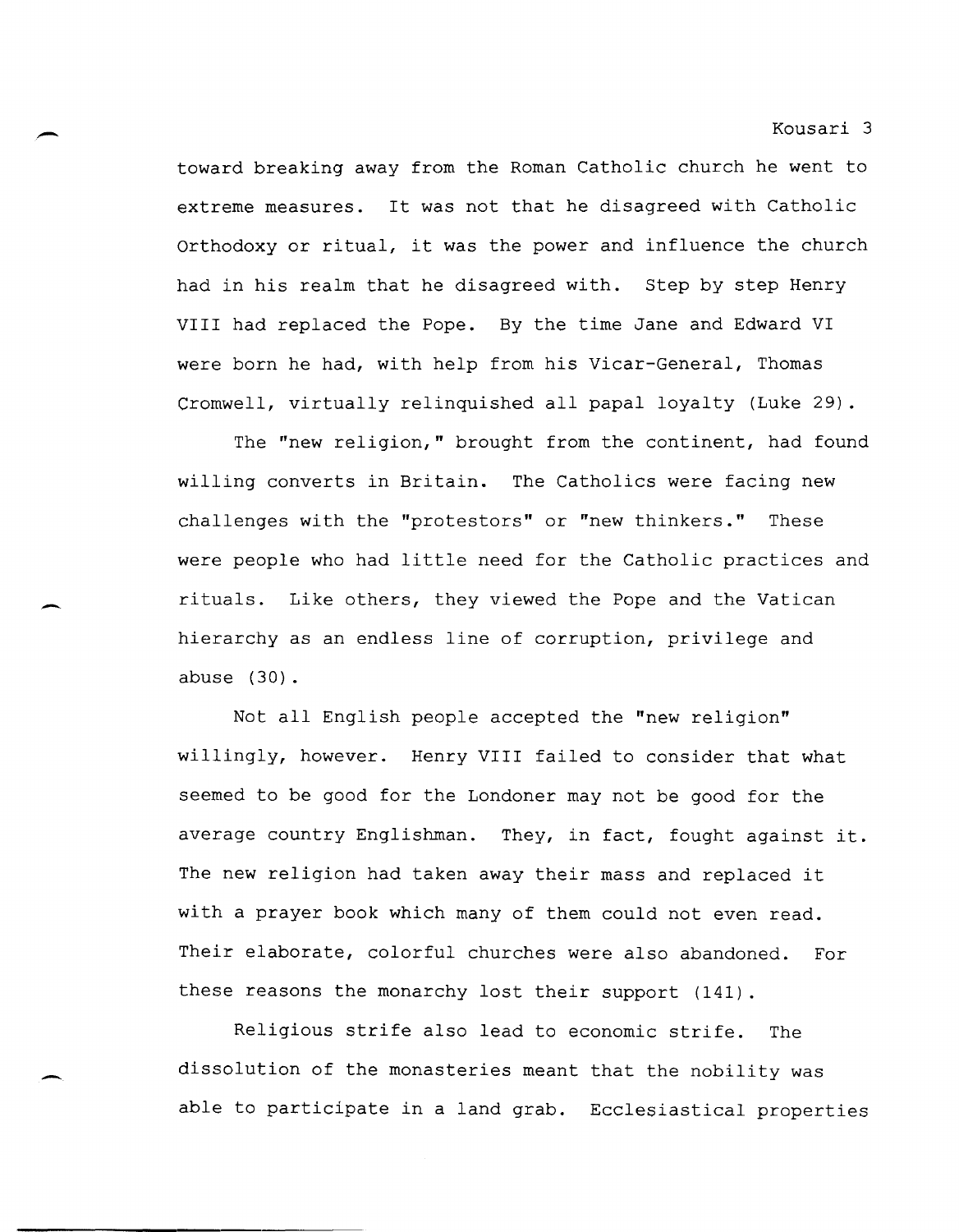became private property at a time when the wool trade was becoming the economic king of Europe. Ecclesiastical lands that had been used for centuries as crop land were now enclosed and converted into pasture for the raising of sheep. This move forced hundreds of farmers and their families, who had depended on church lands for their living, to take to the road, searching for a way to survive. The noted Hugh Latimer said of the economic situation and nobility, "I fully certify you as extortioners, violent oppressors ... through whose covetousness villages decay and fall down" (qtd. in Luke 139) .

.. -

-

**------------------------------------------**

Jane was one of the marvels of her time. Her education and tutors were the finest available. For example, her favorite tutor, John Alymer, would later become Bishop of London. Jane's gift for learning and languages is evident in the fact that she was fluent in Latin and Greek and was knowledgeable in Hebrew, Chaldee and Arabic. Learning was also a refuge from a very unhappy and possibly abusive domestic life *(Encyclopedia Britannica* 921). Her education even allowed her to write books, the last of which was published posthumously. Entitled *The Life, Death and Actions of the Most Chast, Learned and Religious Lady, the Lady Jane Gray, Daughter* to *the Duke of Suffolk,* it was an admonition to those she left behind and a vindication of her own life (Dudley facsimile) .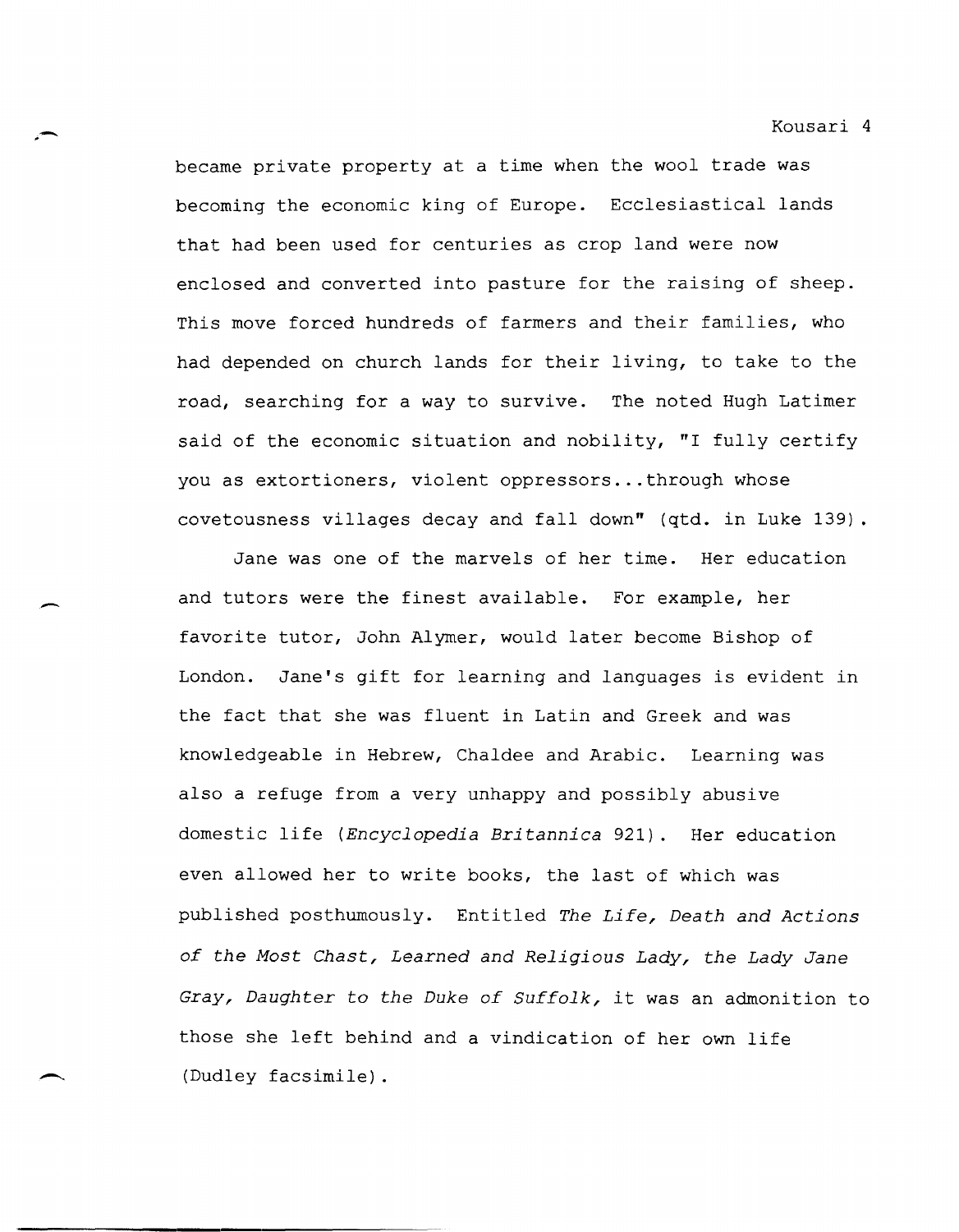One refuge for Jane came when she became the ward of Thomas Seymour. Even after Queen Katherine's death he was able to keep Jane under his control by promising to arrange a marriage between her and her cousin, Edward VI. Unfortunately, Lord Seymour was attained for high treason. He was beheaded in 1549 and Jane was returned to her parents *(Encyclopedia Britannica* 921).

Jane's father succeeded to the title of Duke of Suffolk on the death of his father-in-law, Charles Brandon, and his two sons. This allowed the Greys more frequent appearances at court where they fell in with the Duke of Northumberland, John Dudley. Northumberland saw family alliances as a means of strengthening his political position and arranged for Jane to marry his fourth son, Guildford Dudley on May 21, 1553. Edward VI approved of the marriage so completely that he made her, and any males she might produce, his heir to ensure a protestant succession. Edward VI's will, attesting to this wish, was witnessed and signed on June 21, 1553 (921).

On July 6, 1553 Edward VI died and Lady Jane Grey was informed that she was now the Queen of England. She was just 16 years old. At the news she fainted and refused to accept her new position. Eventually, however, her parents prevailed and she relented. In order to buy time, the king's death was kept secret until Jane was proclaimed queen on July 10, 1553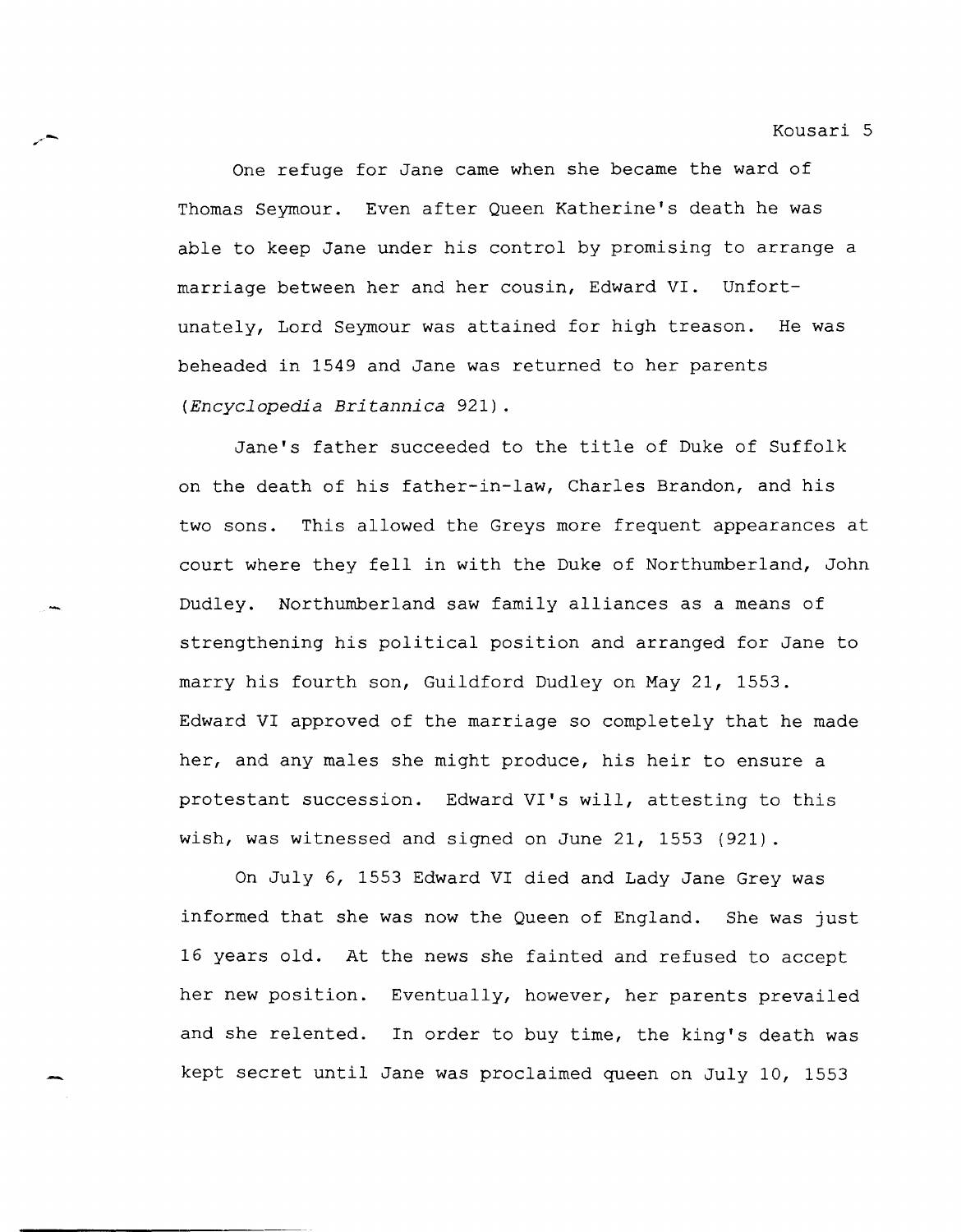*(Encyclopedia Britannica* 921).

Edward VI's sister, Mary I, was given advance warning of her brother's death and was able to rally support for her claim to the throne. John Dudley, Duke of Northumberland, attempted to oppose Queen Mary with an army, but his support quickly evaporated as the councilors in London renounced their support for Jane and chose instead to back Mary. Jane was advised to relinquish her crown, which she did willingly. On July 19, 1553, Mary I was proclaimed Queen of England (921).

Jane, her father, husband and others were committed to the tower on charges of high treason on November 14, 1553. Her father obtained a pardon but Jane was sentenced to death. Her sentence was suspended, but her father had participated in a rebellion against Queen Mary, led by Sir Thomas Wyat. With this, Jane's fate was sealed. Both she and her husband, Guildford, were beheaded on February 12, 1554 (Hogg xv) .

On the morning of their executions, Jane was offered the chance to see Guildford, but she refused. She believed that such a meeting would trouble them both as they prepared for death. She saw him through her window only a moment before he was taken to the scaffold (xv). He was crying and pleaded for the onlookers to pray for him (Hibbert 74). At the time of her death, she was not yet seventeen and was the object of great sympathy *(Encyclopedia Britannica* 921). Ironically the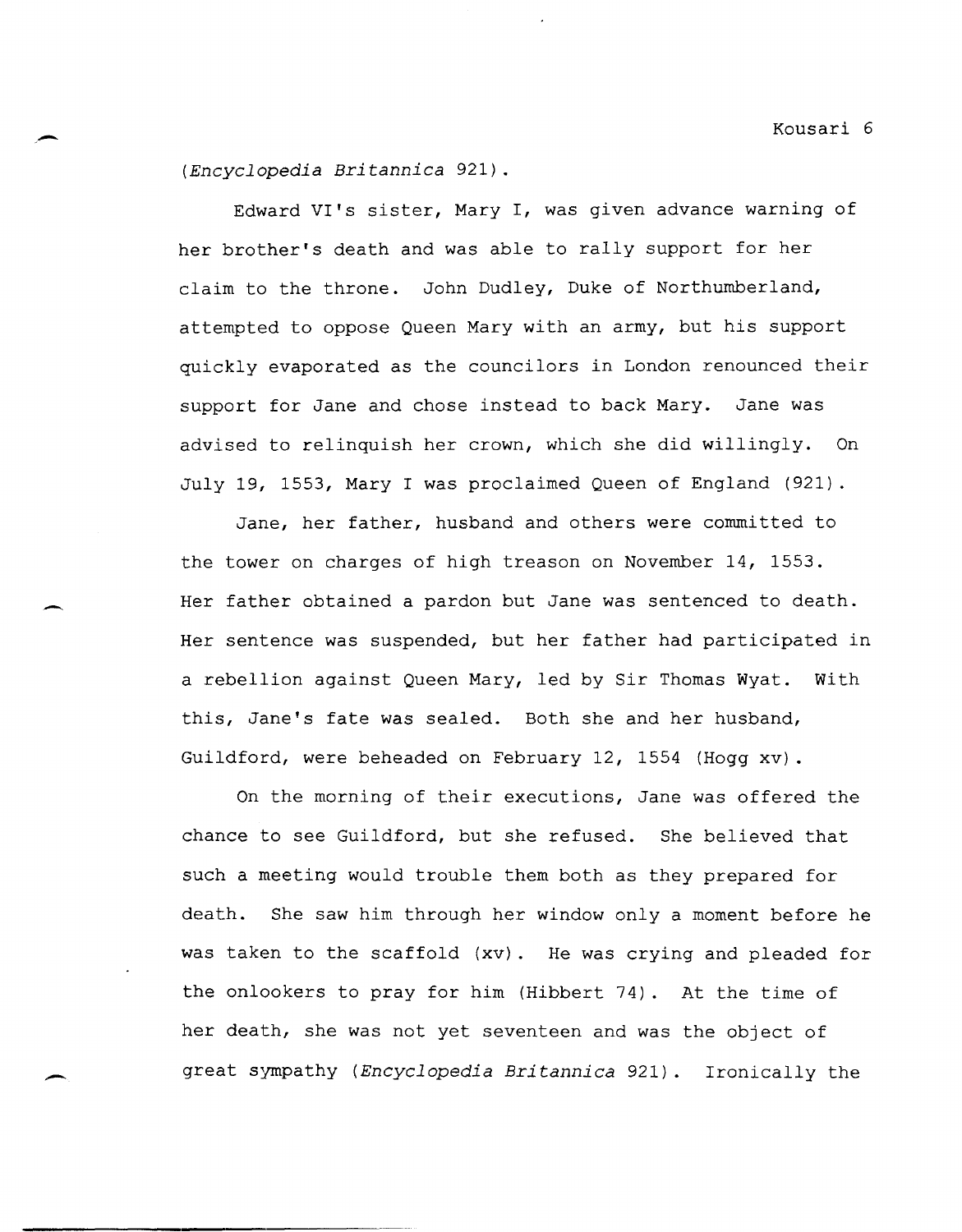Wyat uprising was actually in response to Mary's marriage to Philip of Spain, not in support of Lady Jane, as Mary believed (Luke 384).

This was Lady Jane Grey's world. It was full of contradiction and family intrigue that affected not only her life, but the lives of the entire nation. When she was forced upon the throne, she also inherited the social, political and economic ills of the nation.

These are the facts of Jane's life. Jane was small in stature and shy. She was fair with reddish hair reminiscent of her Tudor grandmother. Her grey eyes resembled those of her Brandon grandfather (39). She was known for her unwavering devotion to the "new religion." She was a good and obedient daughter. This is the Jane we know even though many of the works by or about Jane were lost or deliberately destroyed. Among these may have been portraits (Prochaska 35). This is the frame upon which myths and legends are built. Within a few years of her death the first ballads extolling her virtues were written. The public Jane we have known may be more to our taste than the true, historical Jane would have ever been (35).

The real Jane tends to be overlooked by historians due to the fact that she contributed little of constitutional value, she simply was not queen long enough and so little documen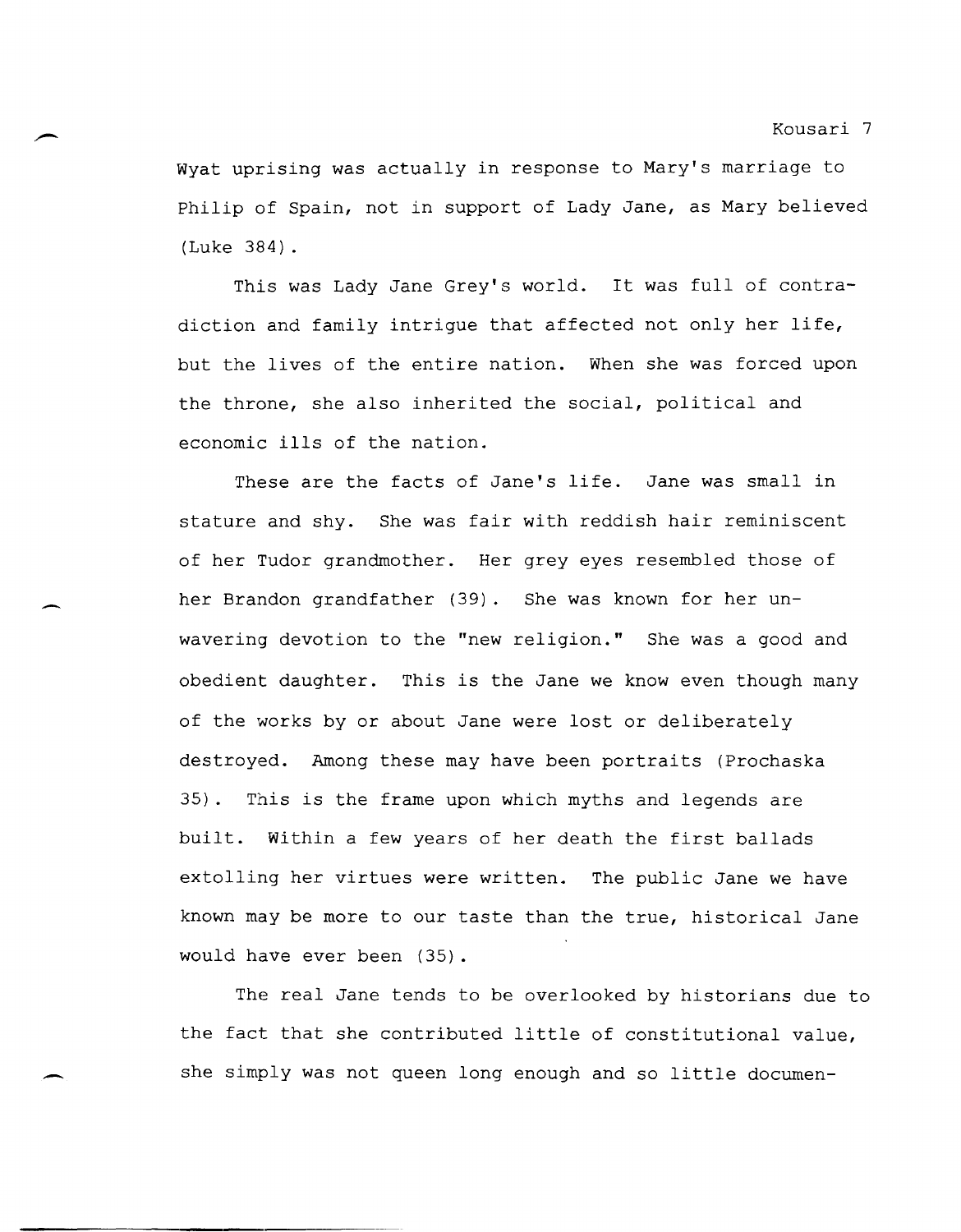tation exists concerning her life. There have been attempts made by historians to separate fact from fiction, but to create an accurate portrait of Jane is an impossible task because only fragmentary evidence exists. What makes Jane such an intriguing figure to study is that artists and creative writers have played an important part in reconstructing her life (Prochaska 35) .

.-

-

As early as 1558 Jane was the essence of what it was to be anti-Catholic. Even after Protestantism was firmly established in England she was still playing the role. The idea that a last minute conversion would have saved her from her sentence has been dismissed. To Protestants, Jane died "for faith and purity" (35). To them, she took on a "Christ-like holiness" (35).

What remains of Jane's letters suggest that she was "academically gifted." No one seems to have been more influenced by her than Roger Ascham. In his work, *The Schoolmaster,* Ascham writes about their meeting at Bradgate. People, however, fail to recognize that he wrote about the event ten years after it occurred and that it was used as an argument for education (35). He writes of a girl who was threatened and abused by her parents and whose love of learning was an escape:

**... 1** am so sharply taunted, so cruelly threatened,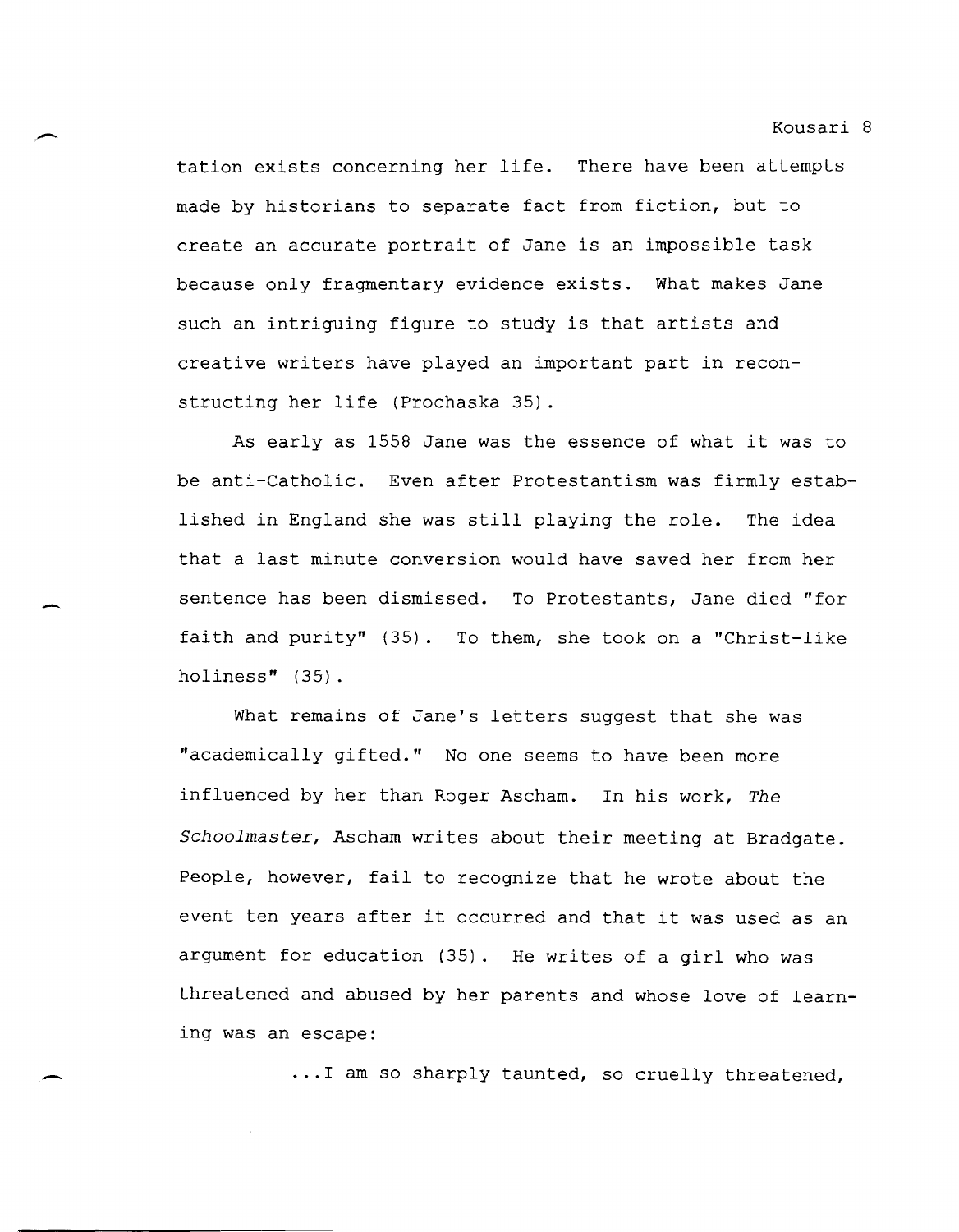yea, presented sometimes with pinches, nips and bobs, and other ways (which I will not name for the honor I bear them) so without measure misordered, that I think myself in Hell, 'til the time comes when I must go to Mr. Elmer, who teacheth me so gently, so pleasantly, with such fair allurements to learning, that I think all the time nothing while I am with him. (qtd. in Luke 135)

Perhaps one of the most important poetic works praising Jane is Sir Thomas Chaloner's *Elegy,* written in the early 1560's, in which he describes Jane as above all in "learning, soul or beauty" (Prochaska 35). He even compares her to Socrates for her bravery as she faced death. Although one does not usually expect historical accuracy from poetry, it is important to note how many of Jane's supporters stood by the work as their truth (35).

Jane's life has been highly romanticized in the arts. The first play to turn her into a romantic heroine was *Lady Jane* written by John Webster and Thomas Dekker. Published and produced in 1607, it exists only in fragments. What has survived suggests that they were not writing with history as their main objective. The trial scene is a good example of this. It is highly dramatized with Jane and Guildford pleading for each other's lives (36).

-<br>مسير<br>-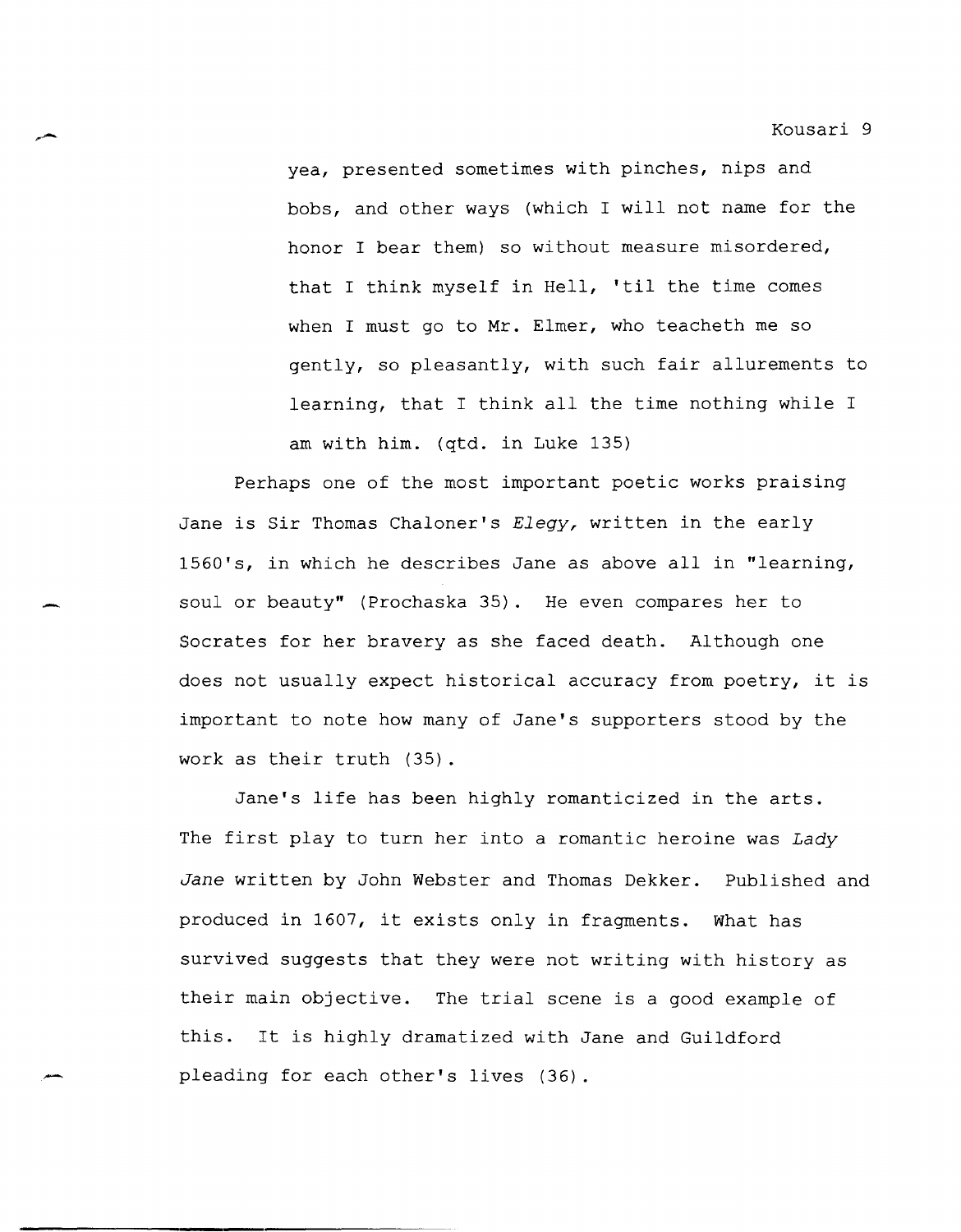John Banks published his *Innocent Usurper: or, the Death of Lady Jane Grey* in 1694. In his play he presents a more sensual couple. Says Guildford of Jane: "To see her is the blessing of the eyes..." (qtd. in Prochaska 36). With equal softness, Jane says of Guildford: "The rose of youth/ the majesty of Kings/ ... and fondness of Lover, are all Angelically mixt in him" (qtd. in Prochaska 36) .

-

-

 $\overline{\phantom{0}}$ 

**-------------------------.--------------------------**

Nicholas Rowe's play, *The Tragedy of the Lady Jane Gray,*  was written to serve two proposes. His first purpose was to create a believable Protestant character who was willing to sacrifice her life for her religion and the good of her country. His second purpose was to create a character who was a victim of her power hungry mother and father-in-law. Rowe's Jane must choose between her own happiness and the good of her country. Rowe makes her a representative of man's universal condition. He did not use her solely for propaganda, but rather made her a tragic character (Hogg vii) .

Sometimes, in order to improve his story, Rowe ignored historical fact. The most important example of this is the Pembroke - Jane - Guildford love triangle he imagined which has no historical value whatsoever. Rowe conjoured up the role of The Earl of Pembroke to create rivalry between the two men. In actuality, William Herbert, whom the character of Pembroke is based upon, was absolutely not a rival for the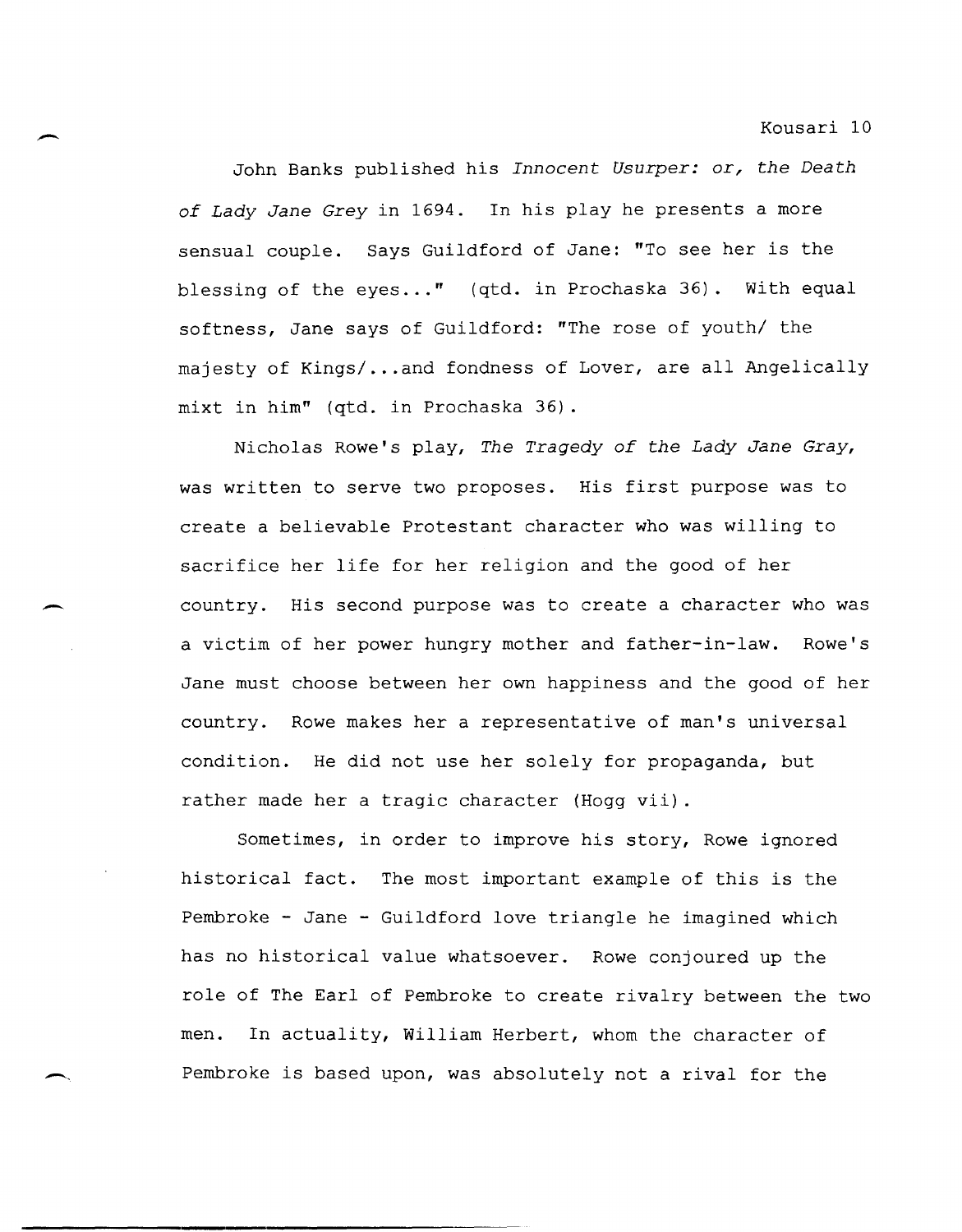Jane's hand. The conceived rivalry was used to add action and complexity to an otherwise unexciting plot line (Hogg xvi) .

The anti-Catholicism presented in Rowe's play is subtle. His Jane abandons her books and takes on the duty of queen only to save English Protestantism. At the end of the play Mary offers to save Jane and Guildford's lives if they were to renounce their faith. Instead, they accept their faith and death with joy (Prochaska 36).

Rowe wrote at a time that saw problems similiar to those of Jane's time. The succession to the throne was in question and there was the foreign threat of the Jacobites in Scotland. There was also the conflict of Protestant and Catholic. English Protestants felt threatened once again. Complicating the issue was suspicion that Lutheranism might be an added threat to the Church of England. Although the play is anti-Catholic, it is not as virulent as previous writings on the subject of Lady Jane Grey. All in all the play ends on a note of tolerance (Hogg xliii) .

The most probable dramatic source for Rowe's work is more likely than not John Banks' *The Innocent Usurper.* Both plays are similar, sometimes even sharing the same scenes which also include verbal similarities. The most dramatic difference between the two works lies in characterization. The playwrights seem to have different goals for their characters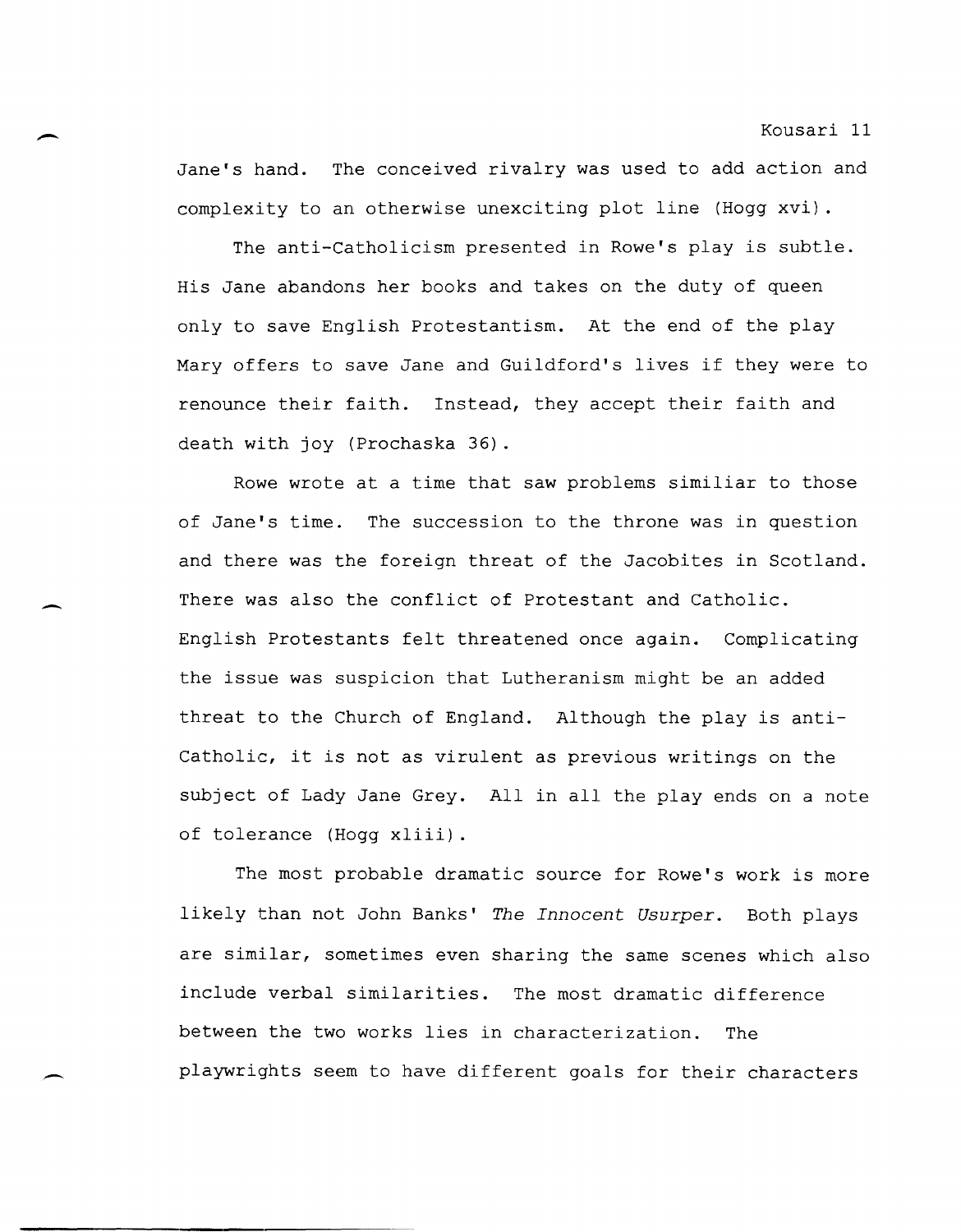(Hogg xx) .

In Banks' version, Northumberland makes only one attempt to justify his claim of the crown for Jane. Her arguments, however, outweigh his. But her family pressures her, claiming duty until she accepts her crown. Rowe's approach to the question of legality is not so quickly dismissed. The question resurfaces several times throughout the play. But, as with Banks' Jane, she is eventually won over by emotion rather than logic. In the end, Rowe's heroine is aware of the necessity and the legality of her just rule (xx).

The conclusion of the plays presents a very different interpretation of Jane's life. Banks states that no cause, not even Protestantism, overrules the heredity right to the throne. Essentially, he presents a pro-Catholic stand. This may be why it was never performed (xxiii).

Rowe takes an entirely different stand at the conclusion of his play than does Banks. Banks wrote his play in 1683. In 1715, when Rowe wrote his work, a Protestant monarchy was in power. He no longer employed Protestant villains, in fact he features Stephen Gardiner as a Catholic villain. It should be noted, however, that Banks follows history here whereas Rowe takes liberties with it (xxiii).

Rowe's play is truly unique. It is different than chronicle histories or Banks' other works of the same story. Rowe's Jane is at the same time patriotic and religious which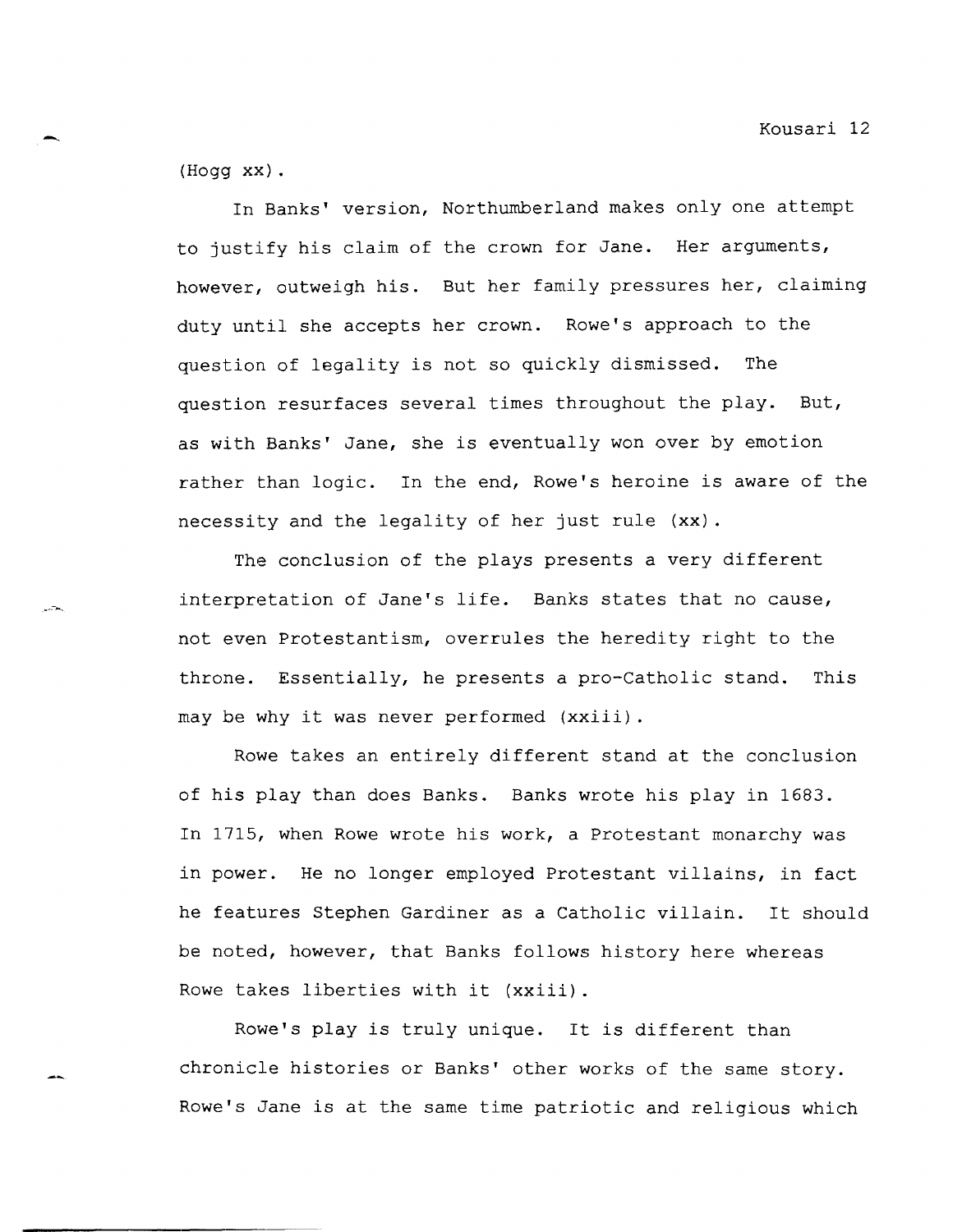differs from the chronicles' interpretation. Politically, Rowe viewed his Jane differently than the real Jane. His view of her was at least accepted, if not welcomed by the public, as it was somewhat popular in the eighteenth century (Hogg xxxv) .

The subject of Lady Jane Grey was also popular on the continent. In Paris the *Tragedie* de *Jeanne, Reine d'Angleterre,* was performed in 1748 and again in 1777. In 1790, author Mme. de Stael's Jane was added to the list of dramas dedicated to the tragic queen. In Germany, C.M. Weiland published his *Lady Johanna Gray, order Der Triumf der Religion.* Although he claimed to have based the work upon Banks' *The Innocent Usurper,* the evidence indicates that it is probably closer to Edward Young's 1714 poem, *The Force of Religion* (xxxvi).

At the end of the eighteenth century works about Jane began to multiply. There is no doubt that the combination of anti-Catholicism, cheap print and many female readers all played a part in her popularity. Jane appeared in magazines, "histories," religious works, children's books and countless more works. As with the other plays, these works lack historical accuracy. Many follow the tradition of Ascham's *The Schoolmaster,* Chaloner's *Elegy* or works by partisan churchmen. One biographer even referred to Rowe as a "Jane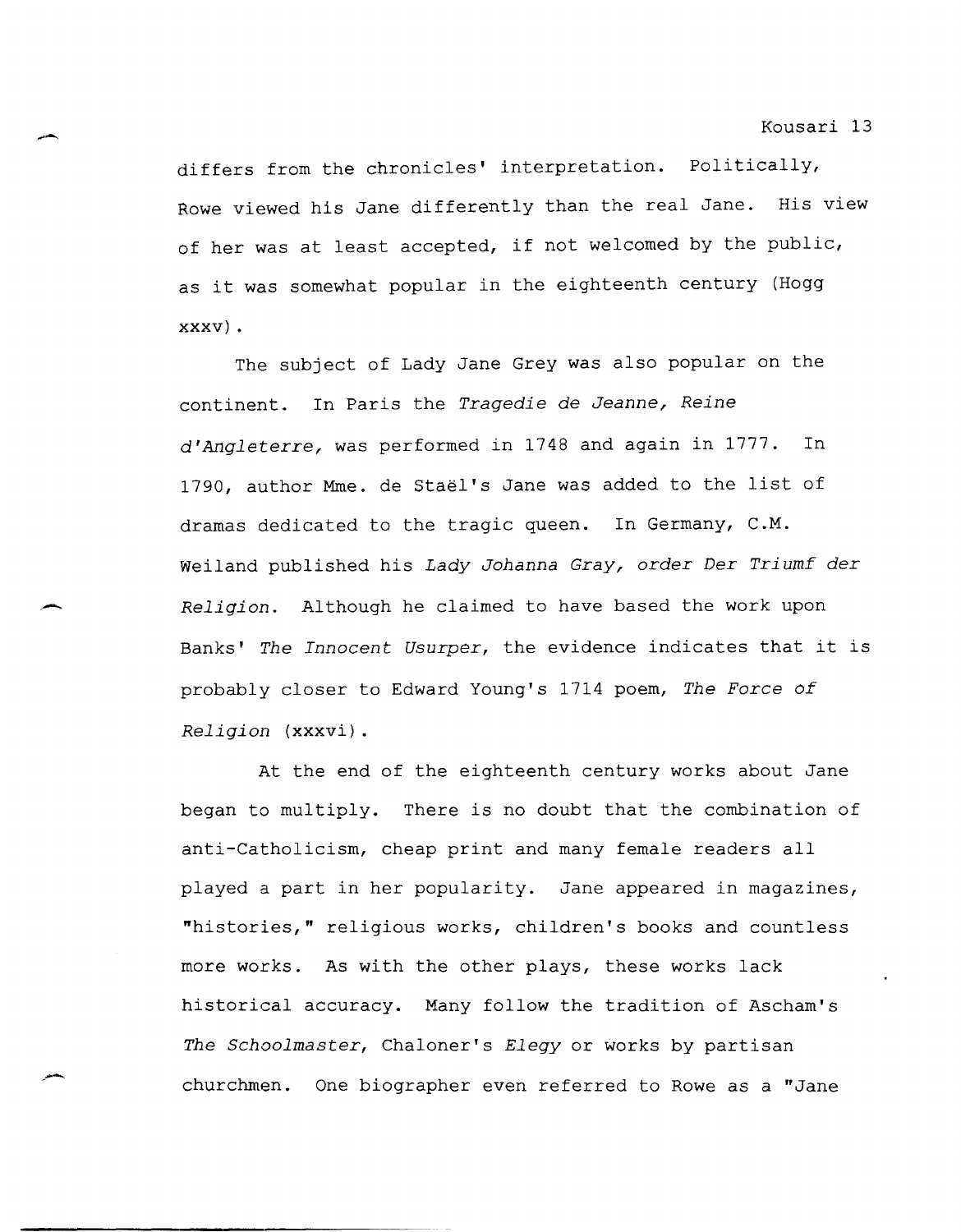expert" (Prochaska 36).

-

-

Creative writers were not the only ones responsible for the creation of the mythic Jane, historians also had a hand in the creation. In his *History of the Reformation,* Bishop Burnet calls Jane "the wonder of her age" (qtd. in Prochaska 36). In his *History of England,* Oliver Goldsmith says of her: "All historians agree that the solidity of her understanding, improved by continual application, rendered her the wonder of her age" (qtd. in Prochaska 36). The Catholic historian, John Lingard, has the audacity to find fault in Jane's character saying that she over-dressed and pointing out that she was only sixteen when she died (37).

In the decades following the French Revolution, in England, Jane was embraced by the Evangelicals. Evangelical Jane is different than the other Janes. They saw her as a figure of encouragement to piety rather than that of a scholar. This Jane is not seen much on the stage or in drama (37) .

The Evangelical's version of Jane's marriage presented her as a pretty housewife, devoted daughter, obedient to her in-laws and committed to her local community. They seem to have overlooked the fact that she and Guildford were mismatched, and that Jane contracted a skin disease as a result of her fear that her mother-in-law was trying to poison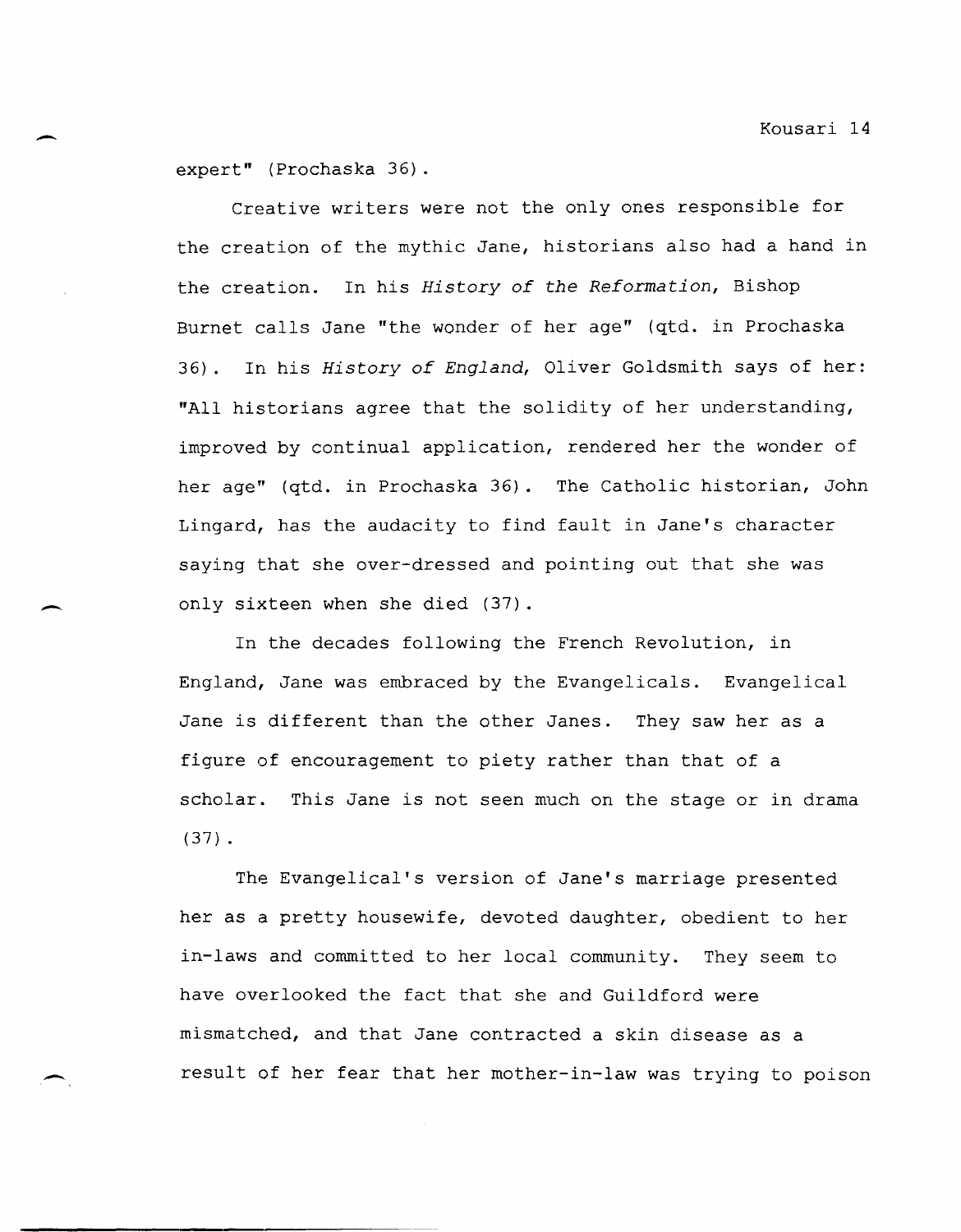her. The image they prefer to present is the young couple in prayer (Prochaska 38) .

Jane served not only dramatists and historians, but she also played muse to poets. In 1809, Frances Hodgson, a well known poet of the nineteenth century, chose her as the subject of a long poem, *Lady Jane Grey.* Being a devout churchman, Hodgson, of course, used Jane as an example of virtue for others to follow. In his introduction, he makes it clear that he has not been true to history but that he expects the reader to know the true story well enough to have no problem telling fact from fiction (Hodgson 7).

Hodgson spends many stanzas extolling the wonderful education Jane received and the illustrious men who were her tutors:

-

 $\rightarrow$ 

Wisdom has spoken with the voice of Fame, And scattered wide her Ascham's learned name. Well may old Granta glory in her son,

And this exulting verse more musically run. (7) He credits John Alymer, Jane's primary teacher with educating her in the proper way to live (11). His Jane is the Jane of Ashcam's Schoolmaster who lives only to learn (48).

Philosophers even joined in the praise for Jane. Under the pseudonym Theophilus Marcliffe, William Goodwin wrote a hagiography of Jane for children. He saw Jane as the utmost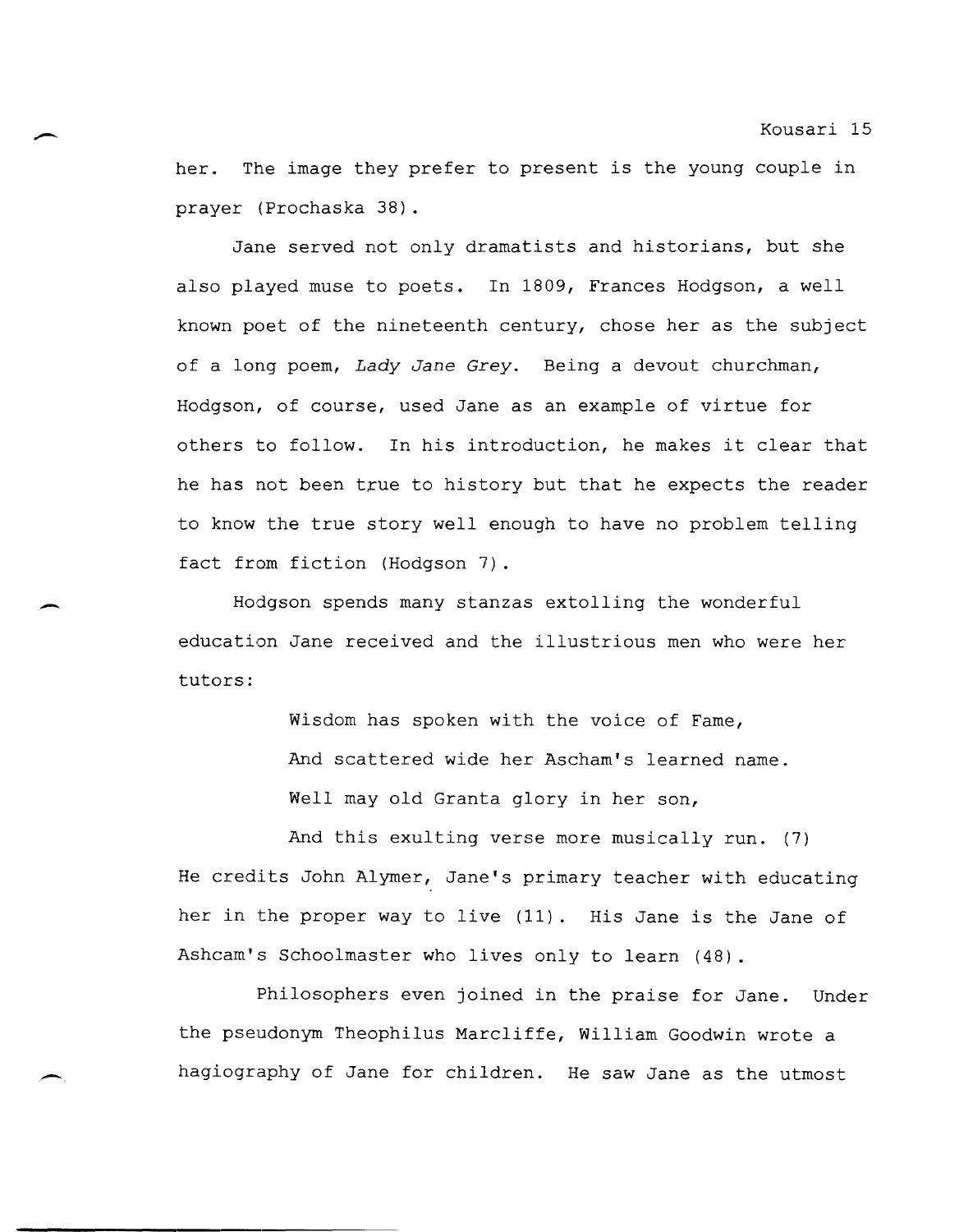perfect female in history. He contributed to the image of Jane as a role model for young ladies (Prochaska 37) .

*The Tower of* London, written by William Harrison Ainsworth, is a novel that goes beyond any others written about Jane. He includes giants, spies and various villains, real and imagined. Ainsworth's Jane is glamorous, tall, wise, majestic and "passionately attached" to her handsome Guildford (38). In reality Jane was so short that at her coronation she wore three inch clogs for otherwise no one would have seen her (Hibbert 67). Her emotions are more balanced as all was not happy in her household. His treatment of her and her story is fantastic and highly romanticized (Prochaska 38).

In this novel, Jane has some courage to stand up to her in-laws. When Guildford expresses his desire to claim the crown and rule beside her as King she answers back undaunted: "The step you propose is fraught with danger. It may cost me my crown, and (I) cannot ensure one to you" (Ainsworth 56). After this response, he accepts her decision with little protestation (56).

Ainsworth reinterpreted and rearranged history. At one point in the novel he even implicates Guildford in the Sir Thomas Wyat rebellion against Queen Mary. In his version Guildford participates in the attempt to restore Jane to the throne. By doing so, Jane is seen as a threat to the crown,

,-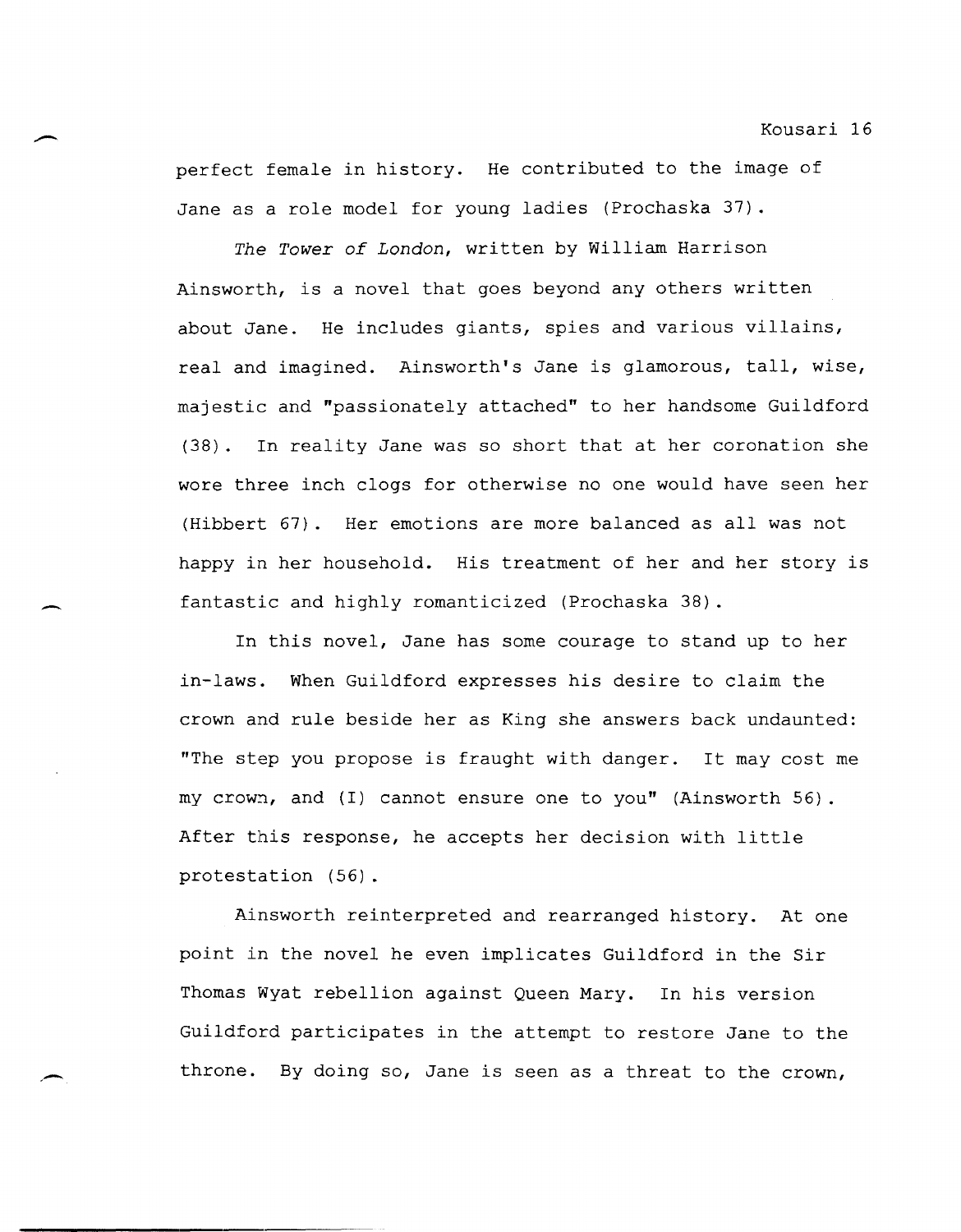and as a consequence, is sentenced to death. Yet, after his betrayal, Jane still forgives Guildford. This, of course, is simply fiction at its finest (Prochaska 39) .

Some of the most interesting characters Ainsworth created are those who live in the Tower of London. One crone warns Jane of her imminent betrayal. She tells her to beware. Jane tells her not to fear as she accepts her fate as a responsibility of not only the crown, but also her faith (Ainsworth 143) •

Ainsworth's young couple is not always happy, either. In one scene Guildford reproaches Jane for the decisions she made while on the throne and for trusting the wrong people. She rebuts, defending herself. Jane's meekness is gone:

> ... disguise is useless now - I am satisfied that your father aimed at the crown himself, - that I was merely placed on the throne to prepare it for him, and that when the time arrived, he would have removed me. (157)

Perhaps the most striking difference in *The Tower of London* is Ainsworth's treatment of Mary. He is fair and more generous than most historians. His Mary, in fact, pardons the couple and allows them to live in retirement at Sion House until Jane's father betrays them. She is more sympathetic and shows concern for Jane (Prochaska 39). Mary's treatment here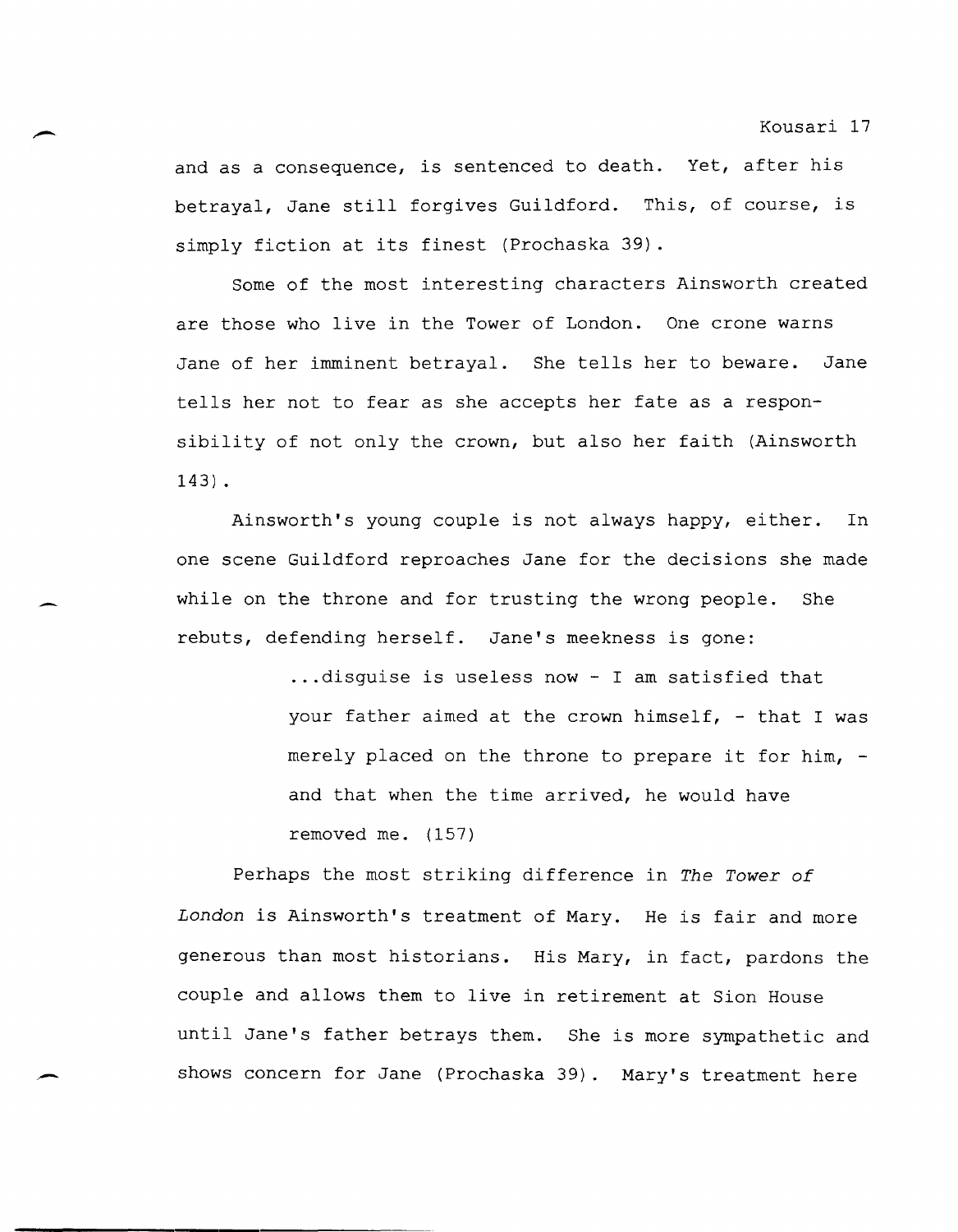differs greatly than that which she receives in other works.

Ainsworth offers a new and unique interpretation of Jane and her world. Although it is a purely a work of fiction it is nice to think of the characters as true people. The story is exciting and the characters are intriguing. Perhaps the finest quality of the work is the fact that one can easily sort fact from fiction.

In the 1880's Jane was once again a popular subject for dramatists. Although *A Tragedy for Stage and Closet* by Scriptor Ignotus was never performed, it is an important work to note when examining Jane's life as it appears in drama. It is important because the play is not a narrative of Jane's life, but rather a defense of Mary. Ignotus' Mary is caring and tolerant. At the end of the play, when Northumberland is executed, the question of Mary's responsibility for Jane's death is not even explored. Mary is complex rather than the two-dimensional character of others' works (Prochaska 39).

,-

Jane was immortalized not only by dramatists. In Victorian times she was a popular subject for artists and painters. One of the most famous paintings of her is the *Execution of Lady Jane Grey* by the artist Paul Delaroche (1759-1856). It now hangs on the walls of the National Gallery In London. In the painting, Jane's death is glorified. Blindfolded, she awaits her execution. Her hair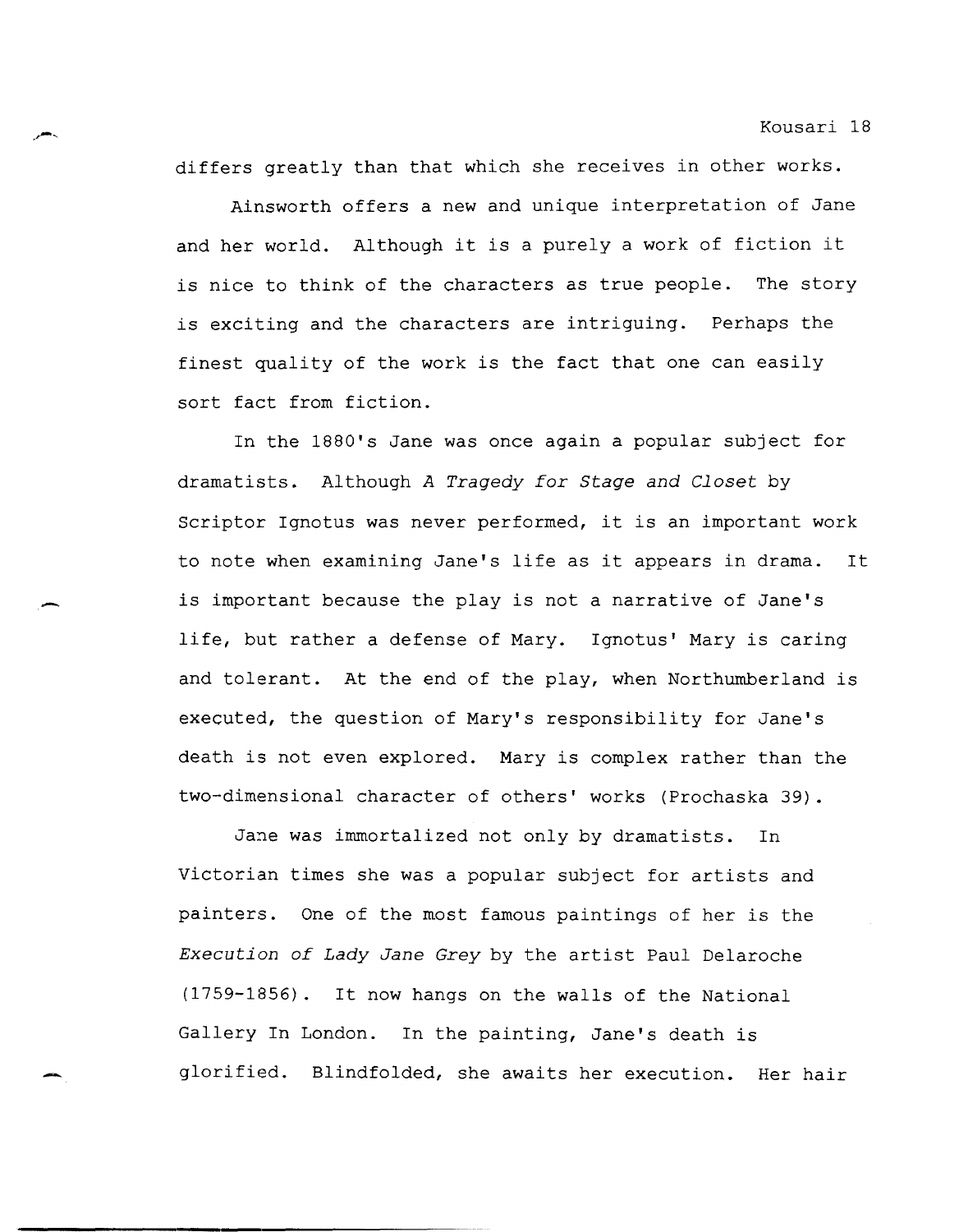is long and flowing. She wears a pure white, satin dress. The dress may be accurate since, in reality, she removed her sober black dress before the execution. True to life, her nurses, Mrs. Ellen and Mrs. Tynley, who had been with her since birth, weep for their queen. A man, presumably Dr. John Feckenham, stands beside her, touching her gently. During the execution he prayed for her (Luke 403). The executioner is properly depicted as a large man dressed in red pants (402).

-

-

Jane was introduced to the modern world through film. The first display was *Tudor Rose,* called *Nine Days Queen* in the United States, in 1936. Directed by Robert Stevenson, *Tudor Rose* starred John Mills as Guildford and Nova Pilbeam as Jane. Critics praised the film for its beauty, poetry, superb acting and artistic endevour. Surprisingly there is some history in the film with the focus centering on the politics of the time of 1547 to 1554. There is more historical accuracy in the movie than in many of the plays. Also, Jane and Guildford take on the persona of the ill-fated lovers (Prochaska 40) .

Jane is, again, the subject of another film in the 1980's. In 1985 Trevor Nunn directed *Lady Jane.* Helena Bonham-Carter took on the role as Jane. Cary Elwes played Guildford. This Jane resembles the Jane of the early eighteenth century. As with the other film, attention was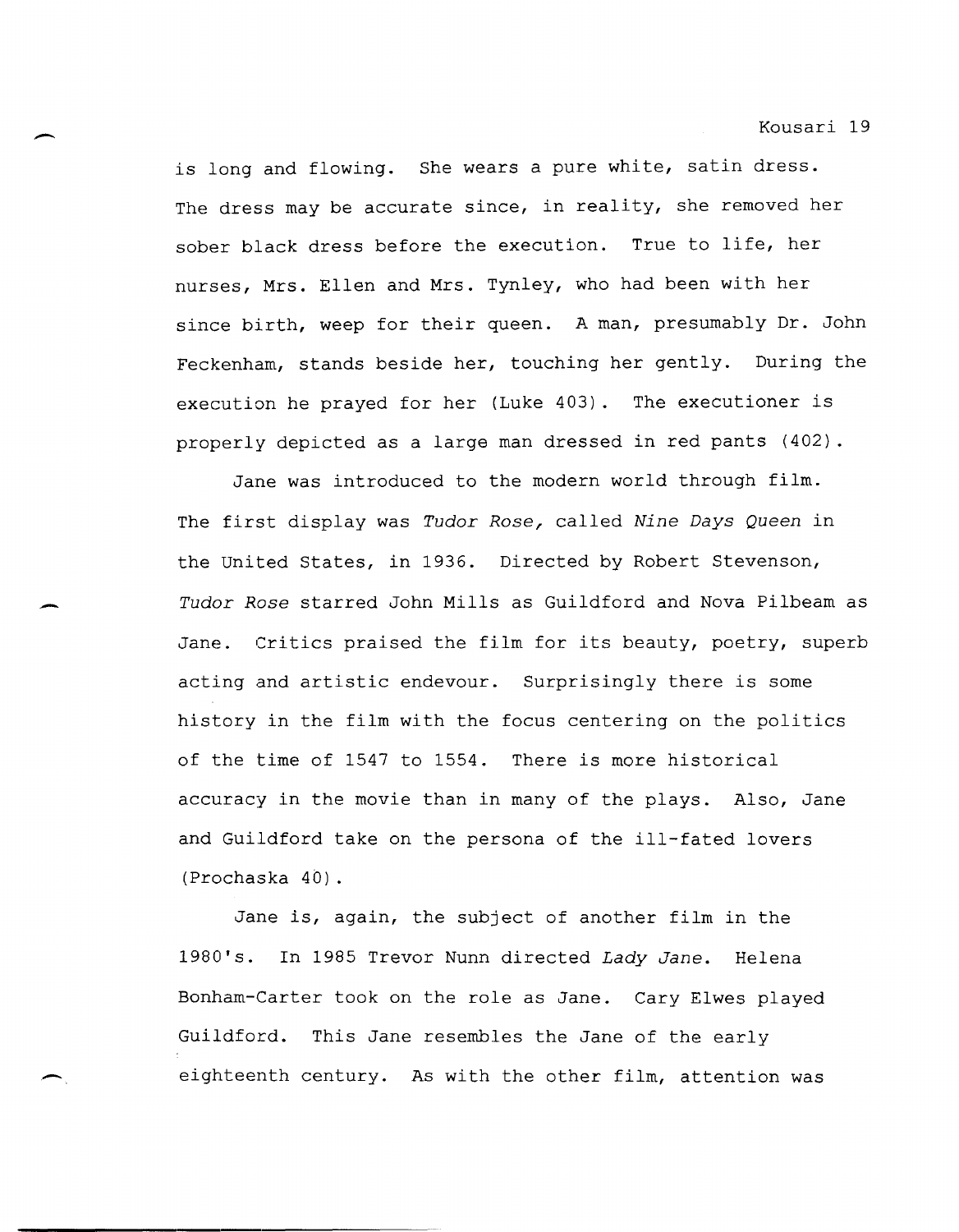paid to detail. The costumes are elaborate and accurate. But, Nunn points out that this Jane is the legend. The film is an examination of Jane's psyche. In this respect, history is a secondary goal. It follows Jane's destruction by forces she could not control. The portrait of this Jane may be more psychologically complete than any other (Prochaska 40). She uses her charm and her sexual attraction to gain attention from her husband. She also realizes her power as the queen and plans to reform her kingdom. She wants to take charge of her kingdom and strives to be a good queen. For the first time in her life she feels she is in control. This is a woman for today's modern world.

The many faces of Lady Jane Grey, nine days queen of England, reveal a portrait that, sadly, can never be verified. Her life, from cradle to grave, was tragic. She was truly an innocent girl who fell victim to the political ambitions of her time.

Through the centuries she has been transformed to meet the needs of each generation. She has embodied the virtues of a devout Protestant for the religious turmoil of the sixteenth and seventeenth centuries. She then became the model for the properly educated woman. To the Victorians she was the perfect, obedient daughter and meek, loving wife. In this age she is an abused, misunderstood girl who realized the power that she gained when she inherited the crown and wanted to use

**---------------------------------------------------**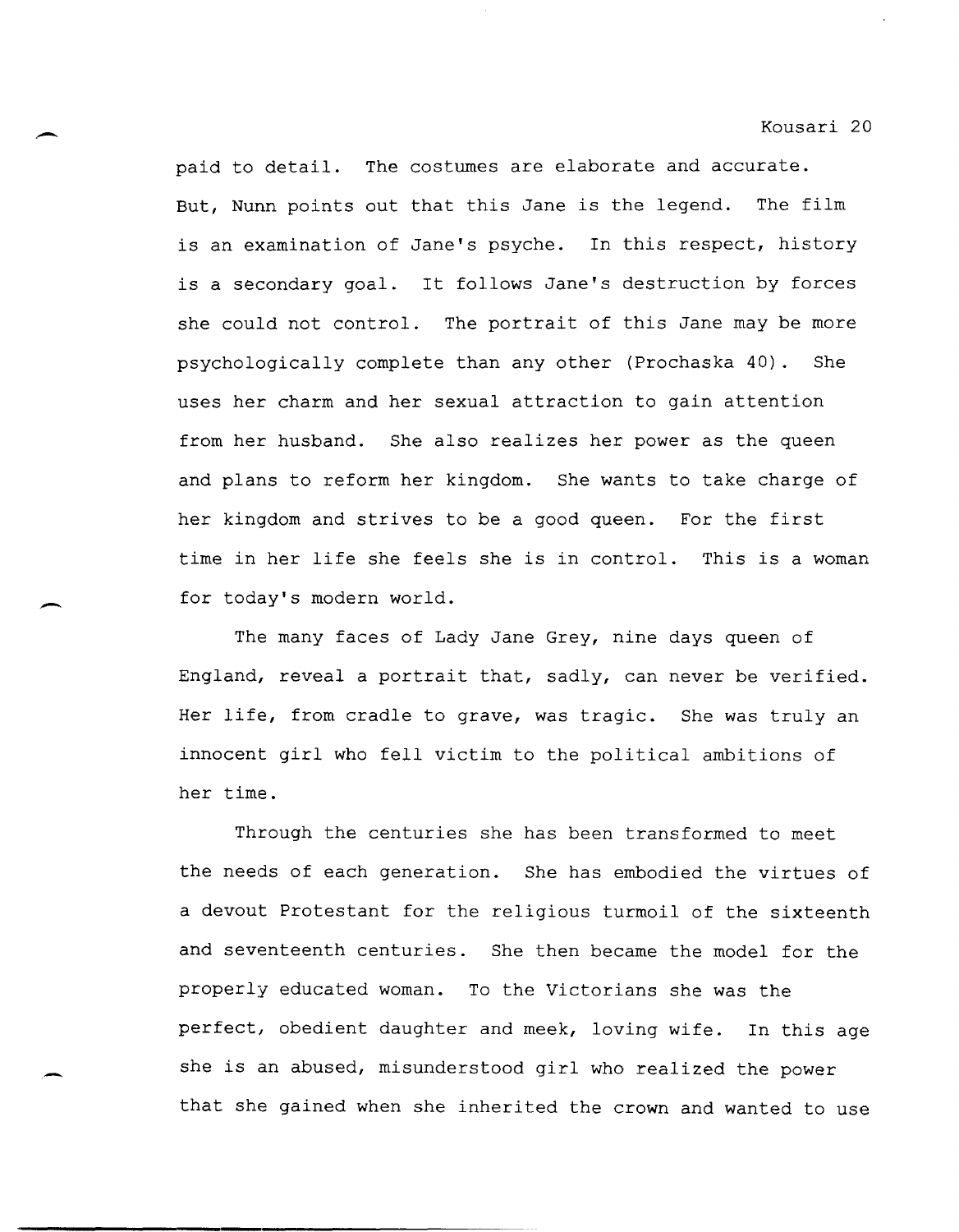it for reforms to help her people. She is a lady for all time and her small prayer book remains a testament to her faith and tragic destiny.

-

 $\overline{\phantom{0}}$